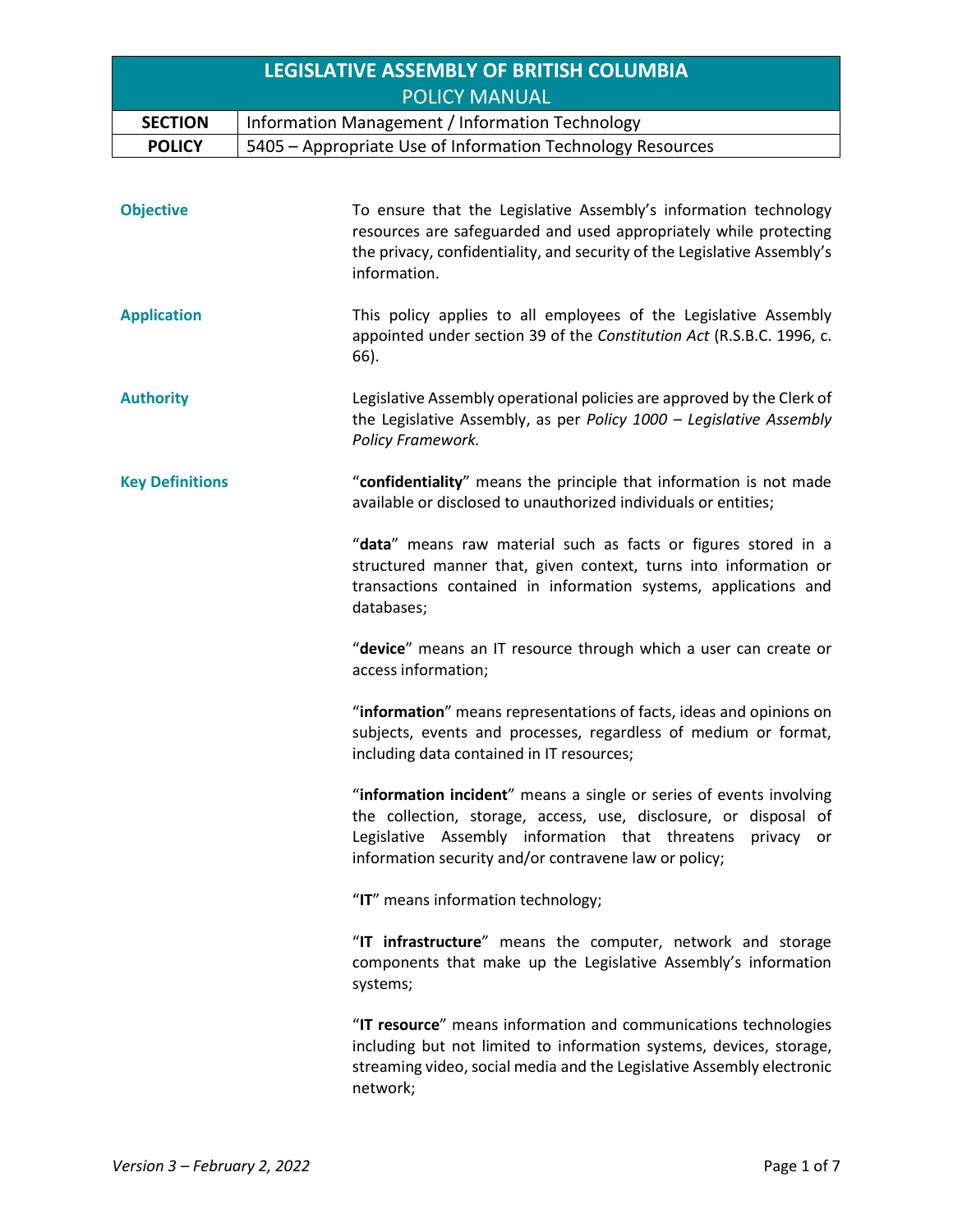| <b>LEGISLATIVE ASSEMBLY OF BRITISH COLUMBIA</b> |                                                            |  |  |
|-------------------------------------------------|------------------------------------------------------------|--|--|
| <b>POLICY MANUAL</b>                            |                                                            |  |  |
| <b>SECTION</b>                                  | Information Management / Information Technology            |  |  |
| <b>POLICY</b>                                   | 5405 – Appropriate Use of Information Technology Resources |  |  |

|                                      |     | "principle of least privilege" means employees are given the<br>minimum level of access required to carry out their work (i.e., access<br>is not an entitlement based on status, rank or office);                                                                                                                                                                                                                                                                                                                                                    |  |
|--------------------------------------|-----|------------------------------------------------------------------------------------------------------------------------------------------------------------------------------------------------------------------------------------------------------------------------------------------------------------------------------------------------------------------------------------------------------------------------------------------------------------------------------------------------------------------------------------------------------|--|
|                                      |     | "sensitive information" means information that is not public<br>information and that, if compromised, could cause injury to a person,<br>a Member, or the Legislative Assembly;                                                                                                                                                                                                                                                                                                                                                                      |  |
|                                      |     | "supervisor" means the person the employee directly reports to.                                                                                                                                                                                                                                                                                                                                                                                                                                                                                      |  |
| 1. General                           | .01 | As users of IT resources, employees play an essential role at all times<br>in ensuring the appropriate use of Legislative Assembly resources,<br>privacy, confidentiality and security of information, and the efficient<br>operation, integrity and security of IT resources.                                                                                                                                                                                                                                                                       |  |
|                                      | .02 | An employee must comply with Policy 4015 - Standards of Conduct<br>when using IT resources, whether use is related to their employment<br>duties or permitted incidental personal use.                                                                                                                                                                                                                                                                                                                                                               |  |
| 2. Responsibility<br><b>Overview</b> | .01 | An employee is responsible for ensuring that Legislative Assembly<br>information:                                                                                                                                                                                                                                                                                                                                                                                                                                                                    |  |
|                                      |     | is stored on IT resources that are supplied, managed and<br>a)<br>protected by the IT Department or that have otherwise been<br>approved for use;<br>is encrypted if stored on a removable media device and that<br>b)<br>the device is not shared;<br>is not stored on the local disk of a device, as it is not subject<br>c)<br>to the Legislative Assembly's backup solutions; and<br>is protected from unauthorized access by locking screens<br>d)<br>when devices are unattended and by ensuring that screens<br>are not visible to onlookers. |  |
|                                      | .02 | A supervisor is responsible for ensuring that employees:                                                                                                                                                                                                                                                                                                                                                                                                                                                                                             |  |
|                                      |     | have access to the least amount of sensitive information<br>a)<br>necessary to perform their duties and have the appropriate<br>security rights and access to an IT resource, and to review at<br>minimum annually the same against the principle of least<br>privilege; and                                                                                                                                                                                                                                                                         |  |
|                                      |     | are aware of their responsibilities regarding the appropriate<br>b)<br>use of IT resources as set out in this policy.                                                                                                                                                                                                                                                                                                                                                                                                                                |  |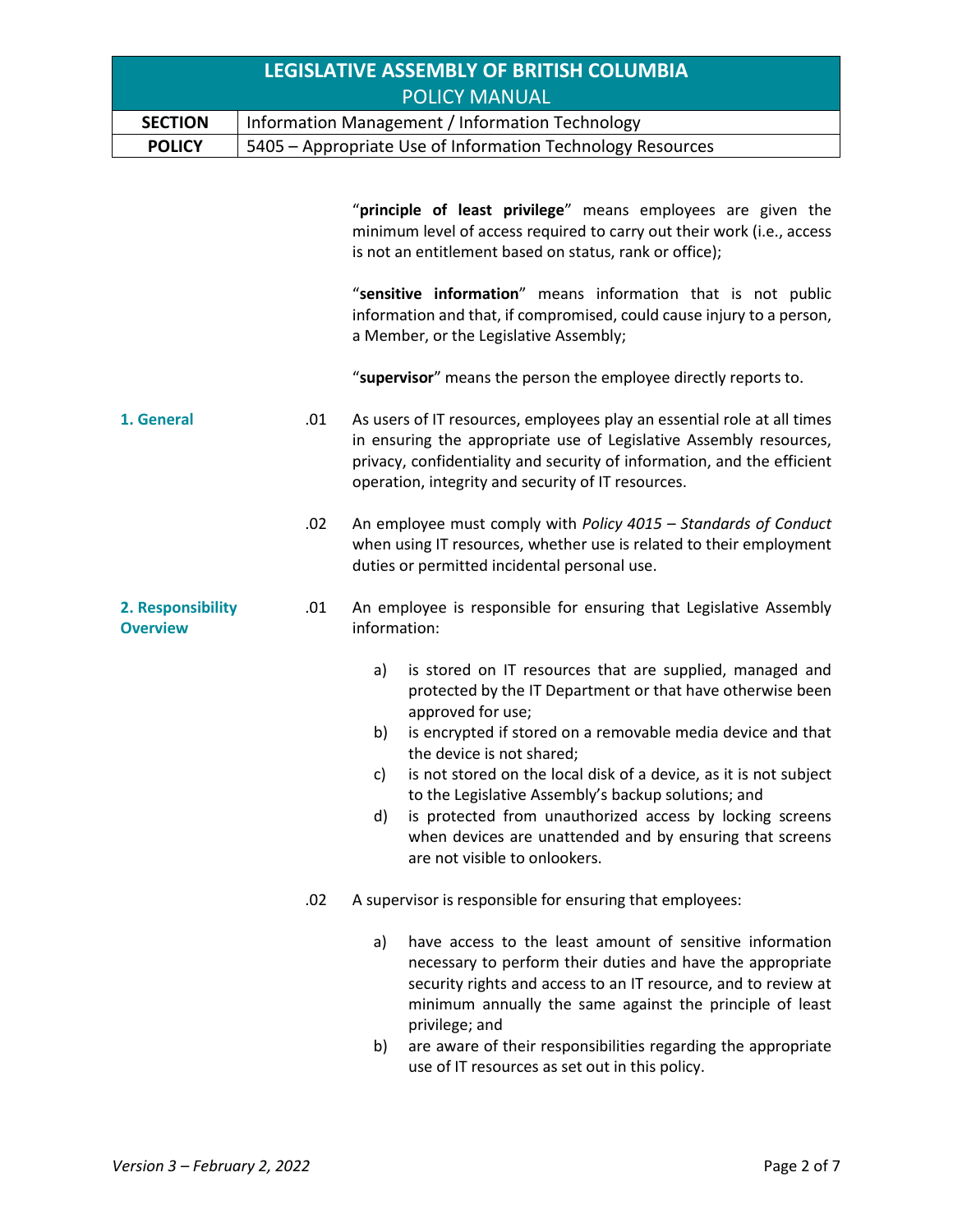| LEGISLATIVE ASSEMBLY OF BRITISH COLUMBIA |                                                            |  |  |
|------------------------------------------|------------------------------------------------------------|--|--|
| <b>POLICY MANUAL</b>                     |                                                            |  |  |
| <b>SECTION</b>                           | Information Management / Information Technology            |  |  |
| <b>POLICY</b>                            | 5405 - Appropriate Use of Information Technology Resources |  |  |

| 3. Use of Legislative<br><b>Assembly IT Resources</b>                             | .01 | An employee must use Legislative Assembly-provided accounts (e.g.,<br>email and file storage) when conducting Legislative Assembly<br>business.                                                                                                                                                                                                                                                                                                                                        |
|-----------------------------------------------------------------------------------|-----|----------------------------------------------------------------------------------------------------------------------------------------------------------------------------------------------------------------------------------------------------------------------------------------------------------------------------------------------------------------------------------------------------------------------------------------------------------------------------------------|
|                                                                                   | .02 | An employee must access their Legislative Assembly email account or<br>IT services using a Legislative Assembly-issued device or utilize<br>conditional access via multi-factor authentication when using a non-<br>Legislative Assembly-issued device.                                                                                                                                                                                                                                |
|                                                                                   | .03 | Auto-forwarding a Legislative Assembly account to an email account<br>outside the Legislative Assembly email system is prohibited.                                                                                                                                                                                                                                                                                                                                                     |
|                                                                                   | .04 | share or otherwise<br>employee<br>must<br>not<br>compromise<br>An<br>authentication<br>information<br>(passwords,<br>mobile<br>personal<br>identification numbers (PINs), access cards, etc.), including by sharing<br>passwords with the IT Service Desk or other technical support staff<br>and writing down or otherwise storing passwords physically or in<br>unauthorized digital applications.                                                                                   |
|                                                                                   | .05 | Delegated access to IT resources on behalf of an employee must be<br>documented in writing and utilize separate access rights, rather than<br>the sharing of access credentials, where possible. Where a software<br>application does not permit unique access credentials, an exception<br>must be requested by the responsible department head in writing to<br>the Director of IT and mitigating business controls must be defined,<br>documented and implemented by the requestor. |
|                                                                                   | .06 | An employee must not disable or otherwise tamper with standard<br>security protection software or information security controls<br>provisioned on IT resources provided by the Legislative Assembly.                                                                                                                                                                                                                                                                                   |
| 4. Use of Legislative<br><b>Assembly IT Resources</b><br><b>Outside of Canada</b> | .01 | When planning to take one or more IT resources outside of Canada,<br>the employee or their supervisor should advise the IT Service Desk in<br>advance, with as much notice as possible, to ensure that the<br>resources will be fully functional without jeopardizing the integrity of<br>Legislative Assembly IT infrastructure.                                                                                                                                                      |
| <b>5. Prohibited Use</b>                                                          | .01 | Use of IT resources for any activity that may expose the Legislative<br>Assembly to civil liability or any of the following purposes or is<br>prohibited:                                                                                                                                                                                                                                                                                                                              |
|                                                                                   |     | deliberately introducing malware, viruses or other malicious<br>a)<br>software code to a device or the network;                                                                                                                                                                                                                                                                                                                                                                        |

b) deliberately tampering with IT resources;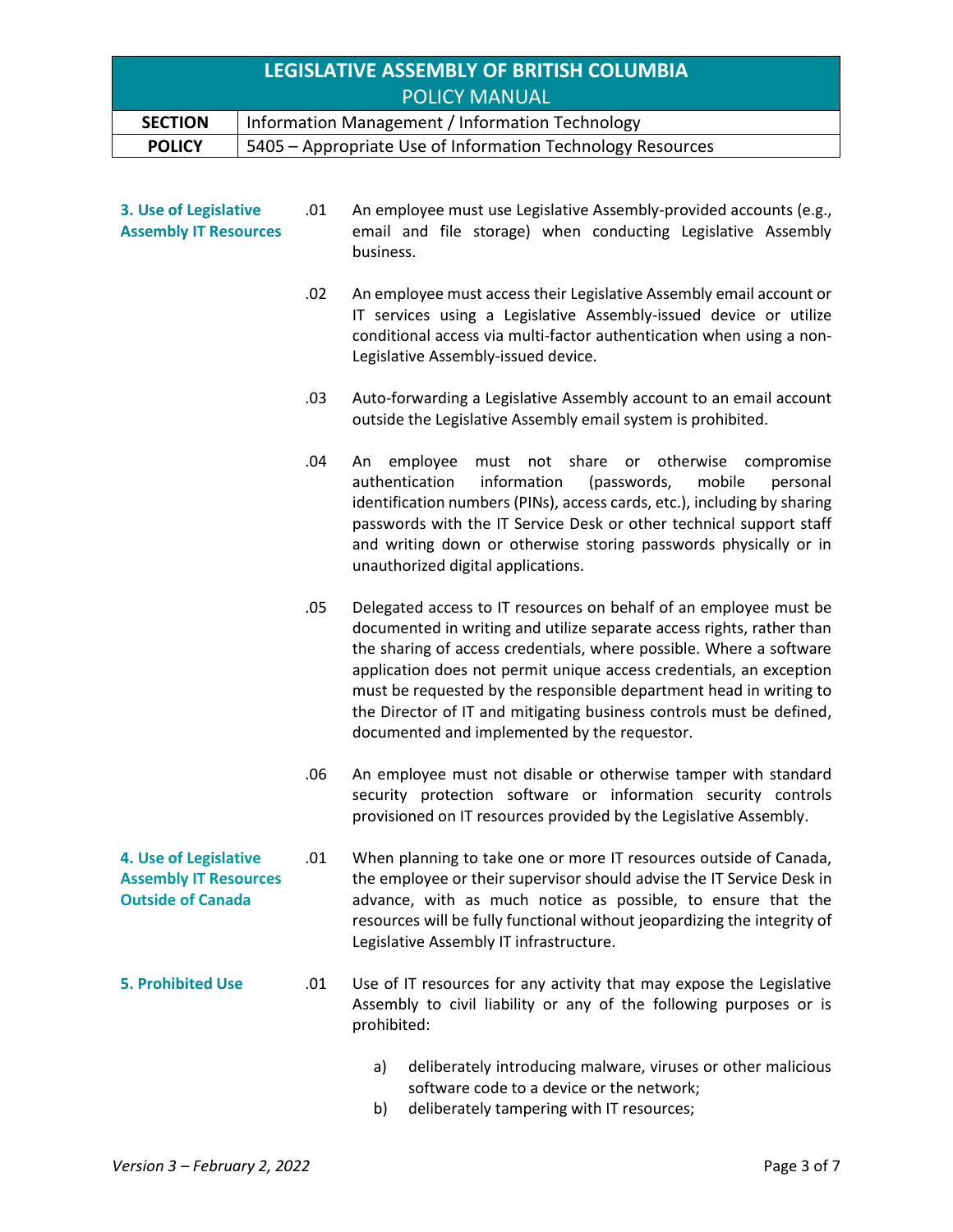| <b>LEGISLATIVE ASSEMBLY OF BRITISH COLUMBIA</b> |                                                                                                                                                                                                                                                                                                                                                                                                                                                                                                                                                                                                                                                                                                                                                                                                                                                                                                                                                                                                                                          |  |  |
|-------------------------------------------------|------------------------------------------------------------------------------------------------------------------------------------------------------------------------------------------------------------------------------------------------------------------------------------------------------------------------------------------------------------------------------------------------------------------------------------------------------------------------------------------------------------------------------------------------------------------------------------------------------------------------------------------------------------------------------------------------------------------------------------------------------------------------------------------------------------------------------------------------------------------------------------------------------------------------------------------------------------------------------------------------------------------------------------------|--|--|
|                                                 | <b>POLICY MANUAL</b>                                                                                                                                                                                                                                                                                                                                                                                                                                                                                                                                                                                                                                                                                                                                                                                                                                                                                                                                                                                                                     |  |  |
| <b>SECTION</b>                                  | Information Management / Information Technology                                                                                                                                                                                                                                                                                                                                                                                                                                                                                                                                                                                                                                                                                                                                                                                                                                                                                                                                                                                          |  |  |
| <b>POLICY</b>                                   | 5405 - Appropriate Use of Information Technology Resources                                                                                                                                                                                                                                                                                                                                                                                                                                                                                                                                                                                                                                                                                                                                                                                                                                                                                                                                                                               |  |  |
|                                                 | revealing passwords, PINs or authentication mechanisms to<br>c)<br>others;<br>directing or engaging in activities that involve unauthorized<br>d)<br>access to or collection of personal or sensitive information;<br>bullying or harassment;<br>e)<br>viewing, downloading, or communicating defamatory,<br>f)<br>discriminatory, violent, obscene or otherwise inappropriate<br>content;<br>engaging in activities that have a commercial purpose or for<br>g)<br>the purposes of solicitation, advertising or personal financial<br>gain, including online gambling;<br>misappropriating or infringing on the patent, copyright,<br>h)<br>trademark or other intellectual property rights of any third<br>party, including copying material from third parties (including<br>text, graphics, music, videos or other copyrightable material)<br>without proper authorization;<br>violating any applicable procedures, policies or laws; and<br>i)<br>j)<br>any other purpose deemed inappropriate by the Chief<br>Information Officer. |  |  |
|                                                 | .02<br>Due to the security risks associated with the use of portable storage<br>devices, such as USB flash drives and external hard drives, the<br>following uses are prohibited:<br>storing sensitive, as detailed in Policy $5410 - Information$<br>a)<br>Security, Legislative Assembly data on unencrypted portable<br>storage devices;                                                                                                                                                                                                                                                                                                                                                                                                                                                                                                                                                                                                                                                                                              |  |  |
|                                                 | sharing portable storage devices and any associated<br>b)<br>passwords;<br>using Legislative Assembly-issued removable storage devices<br>c)<br>on non-Legislative Assembly IT devices; and<br>accessing unknown removable storage devices on Legislative<br>d)<br>Assembly IT devices.<br>.03<br>To protect personal privacy, the recording of virtual meetings is                                                                                                                                                                                                                                                                                                                                                                                                                                                                                                                                                                                                                                                                      |  |  |
|                                                 | limited. A meeting may be recorded by the Legislative Assembly, with<br>advance notice to all meeting participants, for the following purposes:<br>a)<br>training;                                                                                                                                                                                                                                                                                                                                                                                                                                                                                                                                                                                                                                                                                                                                                                                                                                                                       |  |  |

- b) providing a reliable record to assist with drafting meeting minutes; or
- c) to provide access to parliamentary proceedings.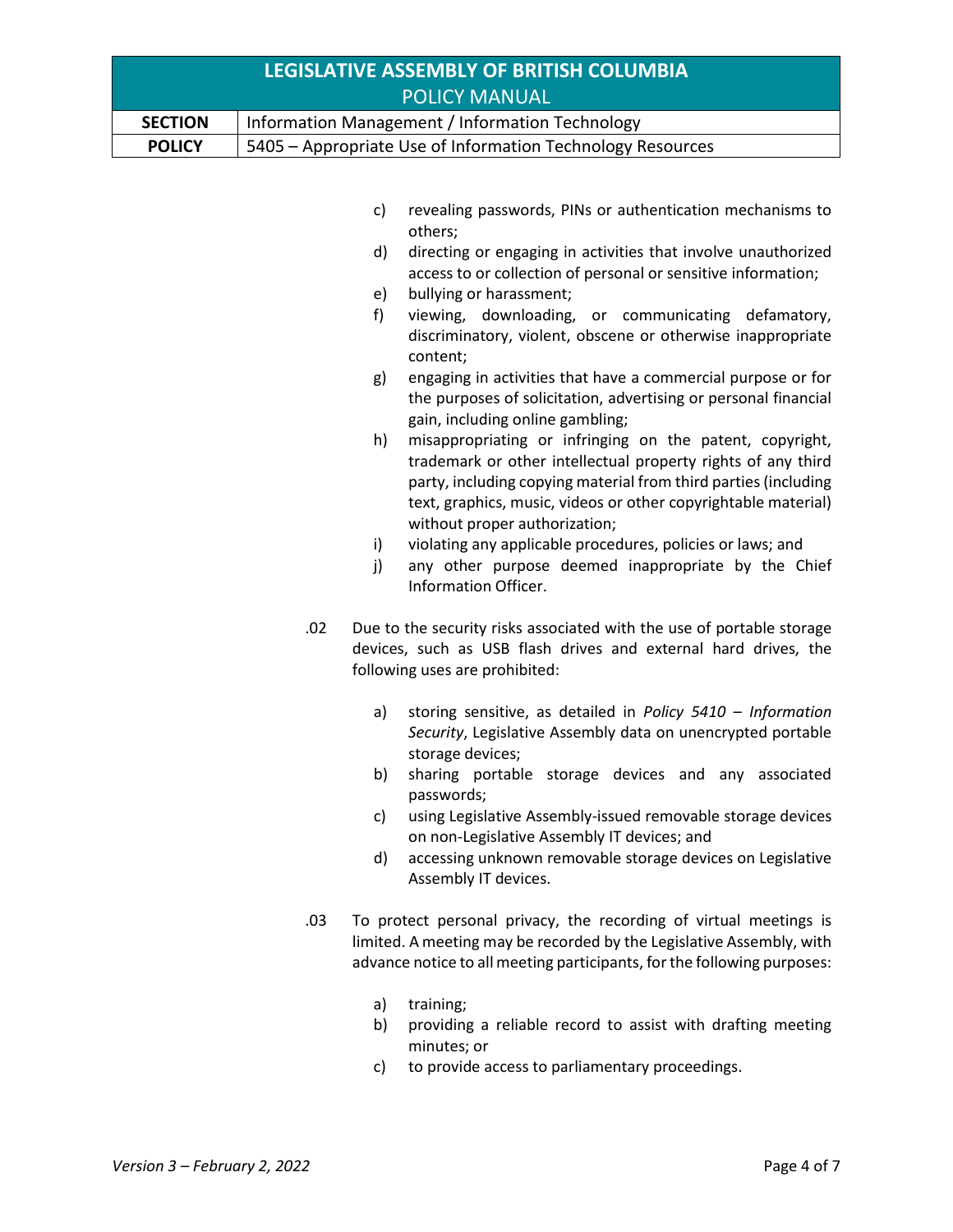| <b>LEGISLATIVE ASSEMBLY OF BRITISH COLUMBIA</b><br><b>POLICY MANUAL</b> |  |     |                                                                                                                                                                                                                      |                                                                                                                                                                                               |  |
|-------------------------------------------------------------------------|--|-----|----------------------------------------------------------------------------------------------------------------------------------------------------------------------------------------------------------------------|-----------------------------------------------------------------------------------------------------------------------------------------------------------------------------------------------|--|
| <b>SECTION</b>                                                          |  |     | Information Management / Information Technology                                                                                                                                                                      |                                                                                                                                                                                               |  |
| <b>POLICY</b>                                                           |  |     | 5405 - Appropriate Use of Information Technology Resources                                                                                                                                                           |                                                                                                                                                                                               |  |
|                                                                         |  | .04 | Recordings of confidential or unpublished Legislative Assembly<br>content must be stored using IT resources whose data remains in<br>Canada.                                                                         |                                                                                                                                                                                               |  |
| <b>6. Permitted Personal</b><br>.01<br><b>Use</b>                       |  |     | Reasonable personal use of Legislative Assembly IT resources is<br>permitted provided it is lawful, in line with Policy 4015 - Standards of<br>Conduct and:                                                          |                                                                                                                                                                                               |  |
|                                                                         |  |     | a)<br>with the employee's duties and responsibilities;<br>personal or sensitive information; and<br>c) is not used for personal gain.                                                                                | is limited during core business hours and does not interfere<br>b) does not compromise the security of Legislative Assembly IT<br>resources or Legislative Assembly information, specifically |  |
| .02                                                                     |  |     | To protect privacy, ensure efficient use of storage, and mitigate<br>personal data loss, an employee should avoid storing personal data<br>on an IT resource.                                                        |                                                                                                                                                                                               |  |
| .03                                                                     |  |     | The Legislative Assembly is not responsible for the loss of any<br>personal data saved on the Legislative Assembly network or stored on<br>an IT device.                                                             |                                                                                                                                                                                               |  |
| 7. Non-Compliance                                                       |  | .01 | Regardless of whether an information incident has occurred, any<br>suspected or actual breaches of this policy must be reported in<br>accordance with the below table for any actions identified under<br>section 8: |                                                                                                                                                                                               |  |
|                                                                         |  |     | <b>Employee</b>                                                                                                                                                                                                      | <b>Report To</b>                                                                                                                                                                              |  |
|                                                                         |  |     | Clerk of the Legislative Assembly                                                                                                                                                                                    | <b>Chief Information Officer</b>                                                                                                                                                              |  |
|                                                                         |  |     | Member of the Clerk's<br>Leadership Group                                                                                                                                                                            | <b>Chief Information Officer</b>                                                                                                                                                              |  |
|                                                                         |  |     | <b>Chief Information Officer</b>                                                                                                                                                                                     | Clerk of the Legislative<br>Assembly or designate for the<br>purposes of this section                                                                                                         |  |
|                                                                         |  |     | Director of IT and Director,<br><b>Digital Information Governance</b><br>and Strategy                                                                                                                                | <b>Chief Information Officer</b>                                                                                                                                                              |  |
|                                                                         |  |     | All other employees                                                                                                                                                                                                  | Director of IT and                                                                                                                                                                            |  |

.02 An employee found to have contravened this policy may be required to complete training or may be subject to disciplinary action,

Supervisor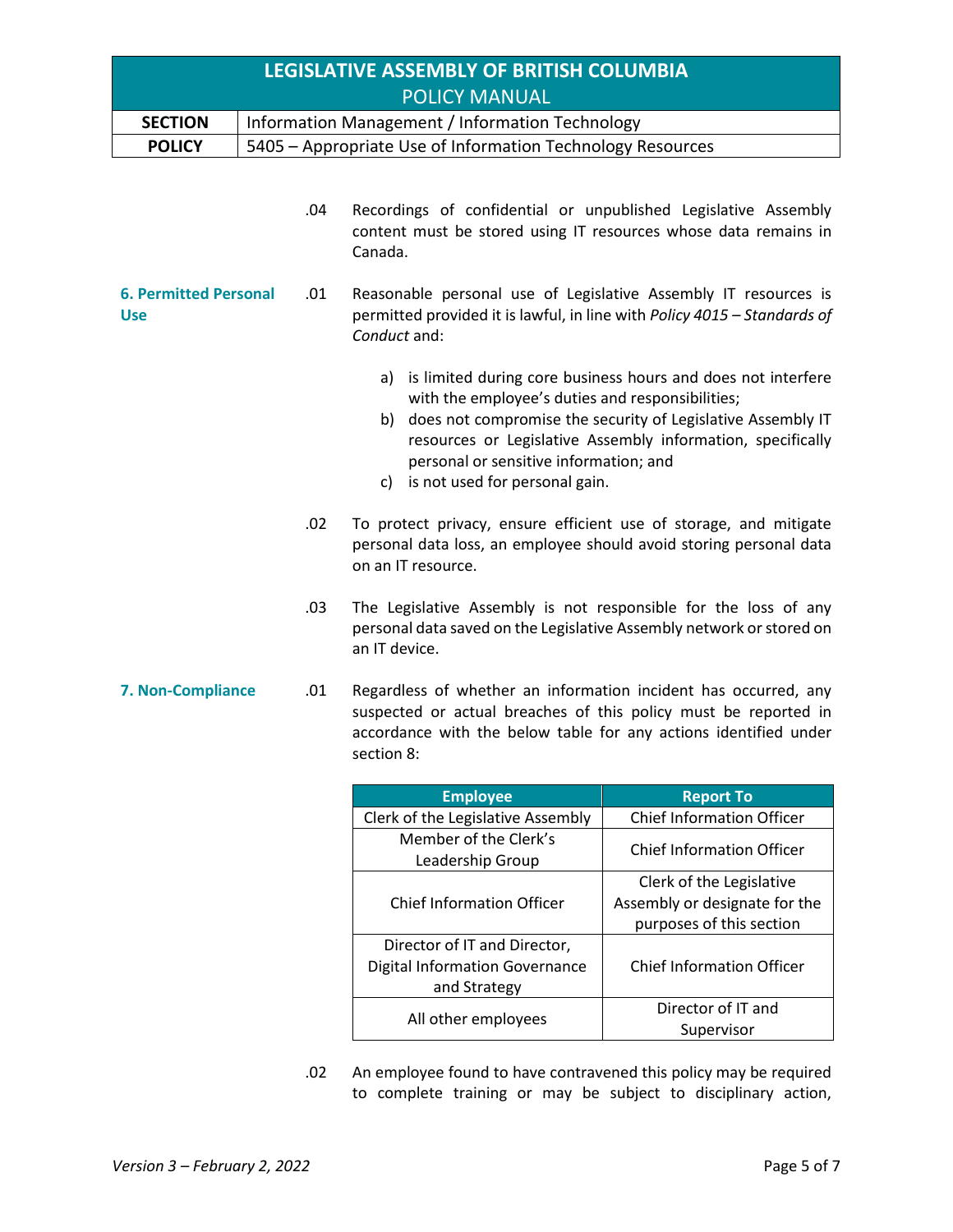| LEGISLATIVE ASSEMBLY OF BRITISH COLUMBIA |                                                            |  |  |
|------------------------------------------|------------------------------------------------------------|--|--|
| <b>POLICY MANUAL</b>                     |                                                            |  |  |
| <b>SECTION</b>                           | Information Management / Information Technology            |  |  |
| <b>POLICY</b>                            | 5405 – Appropriate Use of Information Technology Resources |  |  |

including termination for cause, as detailed in *Policy 4050 – Progressive Discipline*. Breaches may result in criminal prosecution or civil liability.

- **8. Monitoring and Compliance** .01 Allegations of inappropriate access, collection, use, disclosure, or disposal of Legislative Assembly information or inappropriate use of Legislative Assembly IT resources may be reviewed. Reviews may include, but are not limited to, the search and/or seizure of IT resources without notice to the individual under investigation.
	- .02 An employee must cooperate with an investigation when requested to do so.
	- .03 Upon receipt of an allegation of inappropriate use, the Chief Information Officer must review the facts and any information or evidence that is reasonably available in serving as the basis of the allegation when determining the merits of initiating an investigation.
	- .04 If an allegation warrants action, prior to initiating an investigation, the Chief Information Officer (or person designated by the Clerk of the Legislative Assembly) must, except in urgent situations where immediate action is necessary:
		- a) seek the advice of the Law Clerk and Parliamentary Counsel and the Chief Human Resources Officer, as appropriate; and
		- b) obtain the approval of the person listed in the table below:

| <b>Employee</b>                       | <b>Approver</b>                      |
|---------------------------------------|--------------------------------------|
|                                       | Subcommittee on                      |
| Clerk of the                          | <b>Administration and Operations</b> |
| Legislative Assembly                  | of the Legislative Assembly          |
|                                       | <b>Management Committee</b>          |
| Member of the Clerk's                 | Clerk of the                         |
| Leadership Group                      | Legislative Assembly                 |
|                                       | Clerk of the Legislative             |
| <b>Chief Information Officer</b>      | Assembly or designate for the        |
|                                       | purposes of this section             |
| Director of IT and Director,          |                                      |
| <b>Digital Information Governance</b> | <b>Chief Information Officer</b>     |
| and Strategy                          |                                      |
| All other employees                   | Supervisor                           |